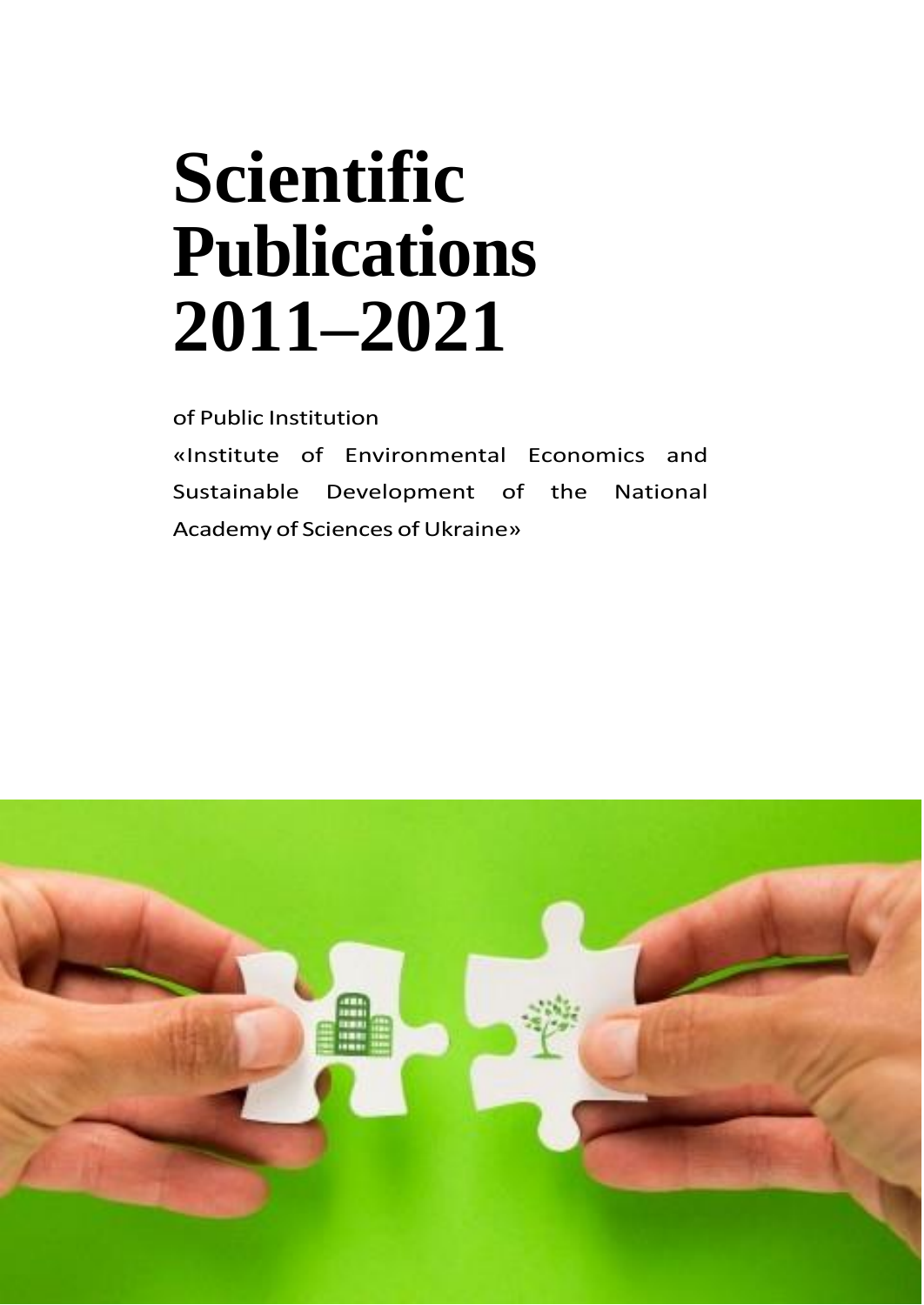#### **Prepared by:**

Public Institution «Institute of Environmental Economics and Sustainable Development of the National Academy of Sciences of Ukraine»

Khvesyk M.A., Yashkina V.S.

© Kyiv, 2021

## **Table of Contents**

Trends in planetary climate change and their possible impact or [economy](#page-3-0) 5

Sustainable [development:](#page-3-0) ideology of the future

[Multipurpose](#page-2-0) use of forest resource potential: incentive mechanism, institutional, innovation and [investment](#page-2-0) support 4

National Paradigm of Sustainable [Development](#page-2-0) of Ukraine 4

[Institutionalization](#page-3-0) of natural resource relations 6

Innovation, investment and [technological](#page-3-0) security of [transforming](#page-3-0) regional economic systems: monograph 6

Water security of Ukraine in global terms

Institutional development of waste [management](#page-4-0) in Ukraine: To

Formation of a model of natural resources management in ma

[Comprehensive](#page-4-0) economic assessment of natural resources

Economic aspects of natural resource management and ensur under power [decentralization](#page-6-0) in Ukraine 12

Systematic aspects of natural resources [capitalization](#page-5-0) 9

State and prospects of capitalization of regional land resources [development](#page-5-0) of Ukraine: monograph

[Capitalization](#page-5-0) of natural resources

Formation of rent relations in the water economy of Ukraine

[Socio-economic](#page-6-0) potential of sustainable development of Ukrain [national](#page-6-0) report

Ecological [modernization](#page-6-0) in the system of natural, technogenic

Economic [assessment](#page-6-0) of Ukraine's natural wealth 12

Ukraine's National Sustainable [Development](#page-7-0) Paradigm -Secon revised and [supplemented](#page-7-0)

Water [resources](#page-7-0) as part of Ukraine's natural wealth

[Financial-economic](#page-7-0) mechanism of management of territorial na

Rent principles of [modernization](#page-7-0) of water management comple

Ecological [modernization](#page-8-0) in the system of atmospheric air prot in the regions of [Ukraine](#page-8-0) 15

|                                   | 4  |
|-----------------------------------|----|
|                                   | 4  |
| In major sectors of the Ukrainian |    |
|                                   | 5  |
|                                   | 5  |
|                                   | 6  |
|                                   | 6  |
|                                   | 7  |
| owards European integration       | 7  |
| arket economy terms               | 8  |
|                                   | 8  |
|                                   | 9  |
| in the context of sustainable     | 9  |
|                                   | 10 |
|                                   | 10 |
| ne and its regions:               |    |
|                                   | 11 |
| and ecological safety             | 11 |
| ring sustainable development      | 12 |
|                                   | 12 |
| d edition,                        |    |
|                                   | 13 |
|                                   | 13 |
| atural-economic complexes         | 14 |
| x of Ukraine                      | 14 |
| tection                           |    |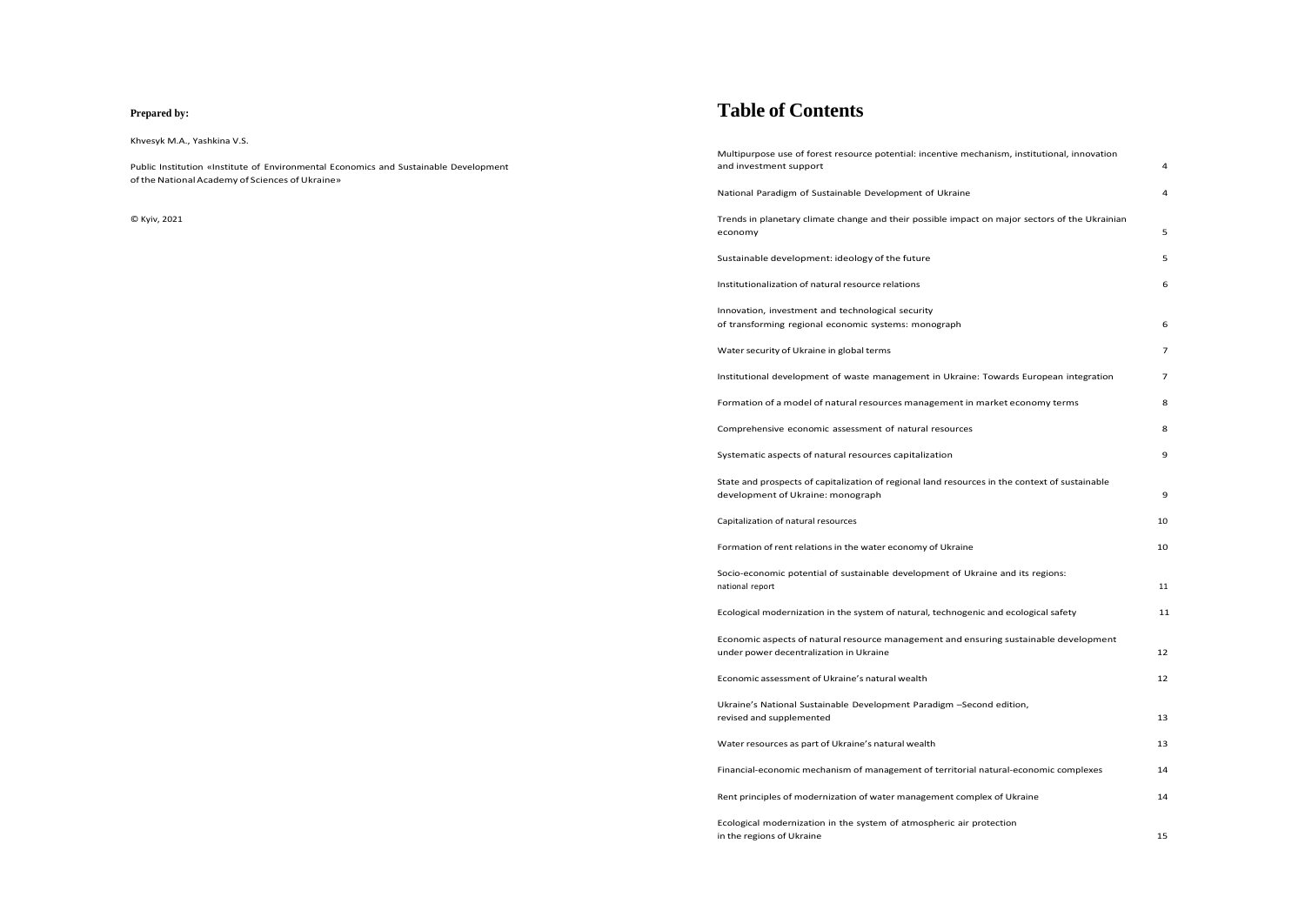<span id="page-2-0"></span>

| Socio-economic potential for sustainable development of Ukraine and its regions:<br>vectors of real progress: national report | 15 |
|-------------------------------------------------------------------------------------------------------------------------------|----|
| Formation of a system of mechanisms of management of natural resources<br>in the context of European integration processes    | 16 |
| Environmental Economics: A Glossary of Basic Terms                                                                            | 16 |
| Natural resources in financial-economic support of the development<br>of a united territorial community                       | 17 |
| Environmental and natural-technogenic safety of Ukraine in terms<br>of the Fourth Industrial Revolution                       | 17 |
| Integrated Water Resources Management in Ukraine                                                                              | 18 |
| Public-private forms of ensuring sustainable spatial development of Ukraine                                                   | 18 |
| Trajectory of sustainable development of Ukraine up to 2030: a national report                                                | 19 |
| Environmental Economics: Development Vectors                                                                                  | 19 |
| Financial-economic principles of environmental management                                                                     | 20 |
| Socioecological imperatives for the development of rural territorial communities                                              | 20 |
| Ecosystem principles for assessing environmental pollution losses                                                             | 21 |
| Establishing a spatial management system for natural resource assets                                                          | 21 |
| Ecological safety of urban-rural agglomerations in the formative context of the natural resource market                       | 22 |
| Formation of an interaction platform between natural resource and market cycles of development                                | 22 |
| Institutional support of financial and economic regulation of water use                                                       | 23 |
| Evaluation of ecosystem assets of territorial communities                                                                     | 23 |

## **Multipurpose use of forest resource potential: incentive mechanism, institutional, innovation and investmentsupport**

**edited by Academician of the NAS of Ukraine, Doctor of Technical Sciences, Honored Scientist and Engineer of Ukraine B. Paton** Modern tendencies, strategic bases and perspective areas of sustainable development of Ukraine in the global environment are determined through analysis and evaluation of the latest scientific concepts of economic management in the context of international economic dominating ideas in accordance with the current strategic potential of the state. Conceptual bases for sustainable development of natural resource potential, including land, water, mineral, raw, forest resources, socialcomponent, conditions for guaranteeing natural-technogenic and ecological safety, etc. are developed. Prospects of national ecological and economic policy are determined, the national paradigm and program basis for perspective sustainable development of Ukraine are proposed.

### **Khvesyk M.A., Shubalyy O.M., Vasylyk N.M.**



The monograph considers components, features, principles, directions, economic incentives and methodological grounds of organizing, as well as the main problems of forming a mechanism to stimulate multipurpose use of forest resource potential. The authors analyse forest resource potential, the intensity of its reproduction and involvement in the economic turnover on the example of a highly forested region. The results of stimulation are studied and an integral assessment of multipurpose use of forest resources is carried out. Areas of institutional transformation of economic relations are substantiated, institutional support for sustainable development and perspective organizational forms in the institutional structure of the forest sector are considered. Conceptual provisions of the strategy, organizational and economic foundations of the formation of the incentive mechanism as well as a model of stimulating the creation of new added value based on multipurpose use of forest resources potential are developed. The key problems of development, legal framework, foreign experience of innovation and investment activity in the forest complex are considered. The analysis and assessment of the efficiency of innovation and investment activity of regular forest users is carried out, conceptual provisions of the innovation and investment strategy of developing the regional forest sector

are substantiated.

## **National Paradigm of Sustainable Development of Ukraine**



**SCIENTIFIC PUBLICATIONS |** 4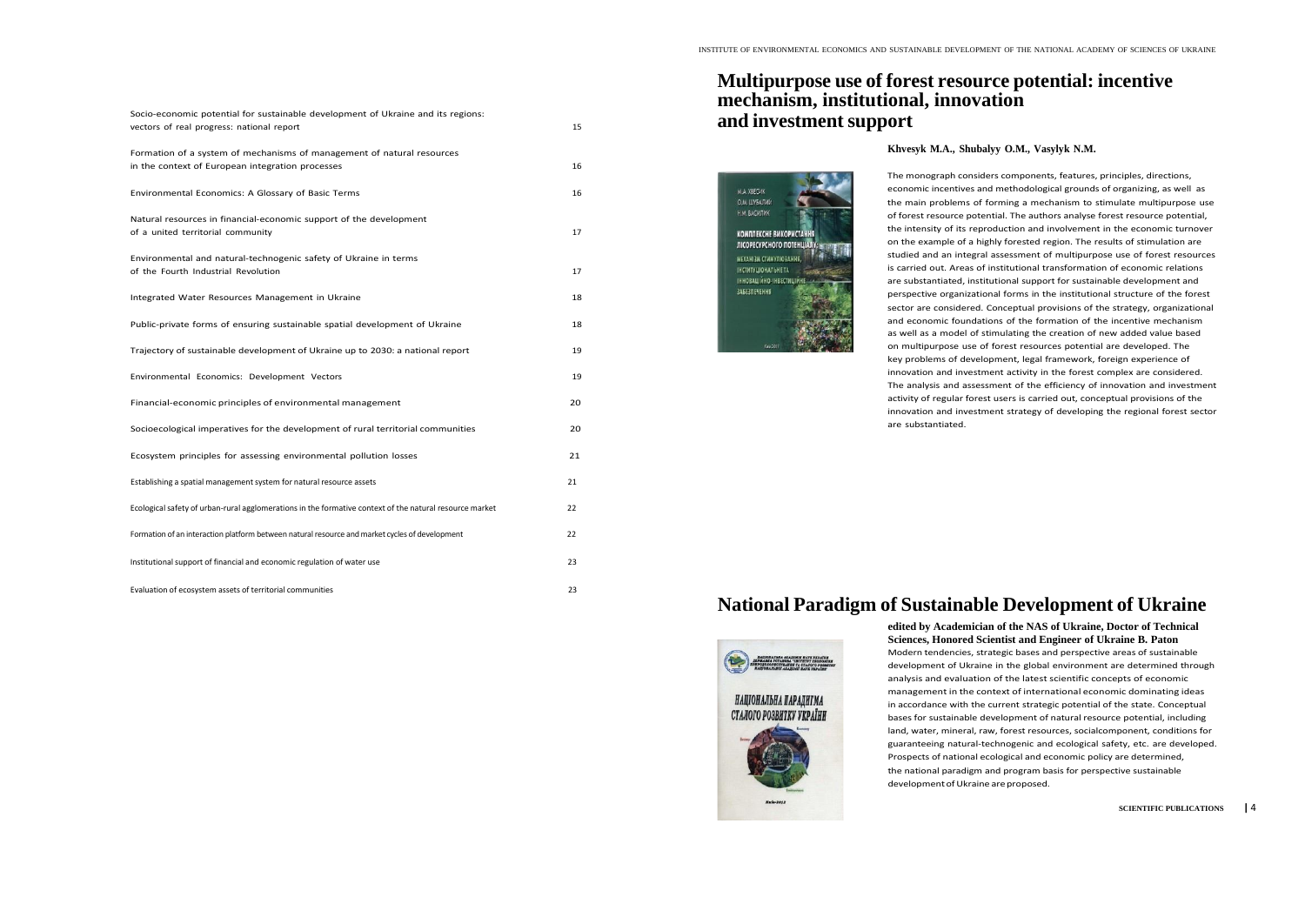## <span id="page-3-0"></span>**Trendsin planetary climate change and their possible impact on major sectors of the Ukrainian economy / NAS of Ukraine, PI IEESD**

**edited by M.A. Khvesyk**

The authors attempt to elucidate the ideology of sustainable development in the dialectical combination of philosophy issues and theoretical aspects with modern views on the ways of economic development of society. The principle position is to reaffirm the national specific character of achieving the goal of sustainable development of Ukraine.

The monograph researches into the problems of global planetary climate change and its possible negative aftereffects in the natural environment and economy of Ukraine and the world, analyses the main of these manifestations in particular economic sectors, identifies strategies, directions and measures to mitigate them, given two possible alternative climate change trends: further warming and an alternative cooling cycle.



## **Sustainable development: ideology of the future**

**Khvesyk M.A., Bystryakov I.K., Levkovsʹka L.V., Pylypiv V.V.**



## **Institutionalization of natural resource relations**

#### **edited byDoctor ofEconomics, Professor,Academician oftheNAAS of**

## **UkraineM.A. Khvesyk**

In the light of the strategic concept of sustainable development, institutionalizationof natural resource relations in the process of building a system of high-efficiency corporate environmental management based on innovative forms of natural resource management is considered from the standpoint of a comprehensive methodology. Economic and organizational mechanisms of perspective development of natural resource relations in the conditions of the modern market economy are proposed.

## **Innovation, investment and technological security of transforming regional economic systems: monograph**



**Khvesyk M.A., Stepanenko A.V., Obykhod H.O. et al.**

The monograph elucidates fundamental and applied issues of innovation, investment and technological security, the system of threats and challenges related tothem,basicparametersofthetransformationof regionalsystems in the context of innovation changes. The authors studied genesis peculiarities andthedangerpotentialof innovationand investmenttransformation of regional systems, determined the system of risks in innovation activity and their structure.Markettransformationof the state economy,regional economic systems and innovative character of their functioning are considered. The issues of global technological sphere development, technological modernization of the national economy, technological security of innovation and investment transformation of the economy are researched. New principles of advanced and breakthrough strategies of scientific, technological and innovative development in the systematic policy of public management are substantiated.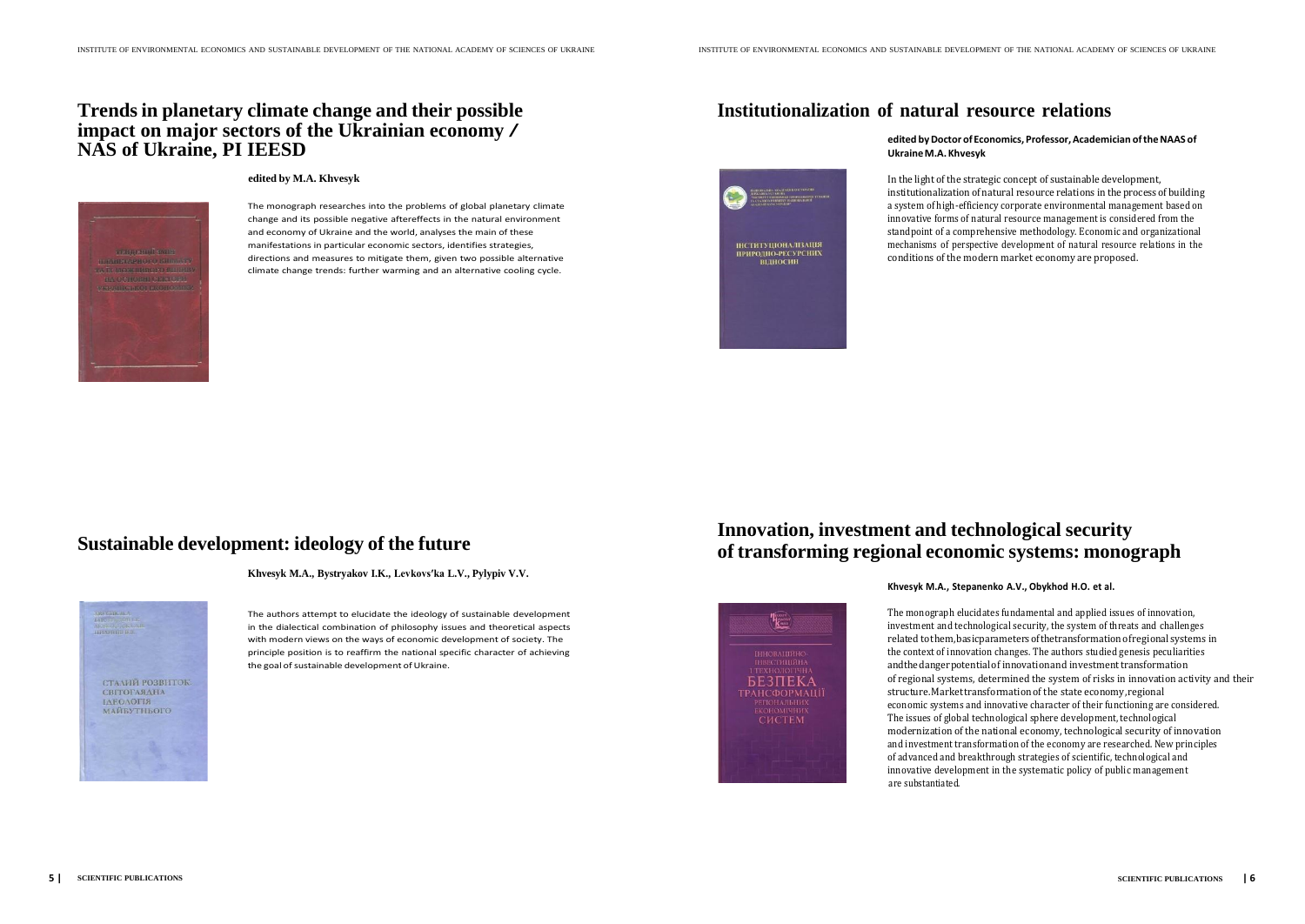## <span id="page-4-0"></span>**Water security of Ukraine in global terms**



**edited byDoctor ofEconomics, Professor,Academician oftheNAAS of UkraineM.A. Khvesyk**

The monograph is dedicated to the study of theoretical, methodological and applied principlesofensuringthe safetyofUkraine'swater resourcesinglobal terms. The scientific results of the research are aimed at the formation of modern approaches and mechanisms for maintaining safe development of the state water and resource potential, taking into account the system of national interests and priorities.

The theoretical and methodological bases of considering Ukrainian water resources through the lens of safety are substantiated, the basic global characteristics of water supply and their regional peculiarities are evaluated. Basic parameters of water supply for Ukraine's economy and population in termsofsafety aredetermined.Conceptual approaches totheformation of strategic bases for increasing the level of water supply for the economy and population,aswellasasset ofprioritiesforUkraine'swater security strategy based on defining the principles of legislative support, strategic grounds, andmechanisms of state regulation of water use are proposed.

of forming financial strategy for sustainable waste management have been defined. The state of harmonization of national legislation on waste management with the European Union legislation has been evaluated. The content and implementation peculiarities of waste management basic Directives – 2008/98/EC on waste, 1999/31/EC on the landfill of waste, 2006/21/EC on the management of waste from extractive industries have been highlighted. Herewith considerable attention has been paid to the terminology. Approaches to assessmentof the implementation value indicators of the directives has been approved.

## **Institutional development of waste management in Ukraine: Towards European integration**



#### **V.S. Mishchenko, Y.M. Makovetska, T.L. Omelyanenko**

The author studies theoretical and methodological foundations and criteria of classification of complex economic assessment of natural resources as the basis of capitalization of the natural resource sphere in the context of the strategy of sustainable development of environmental management in Ukraine. Special features of mechanisms of forming and applying cost and rent approaches to economic assessment of natural resource potential components, ecological and social factors as intangible assets, their involvement in economic market relations are elucidated.

The theoretical and methodological basis and safety factors of solving the waste management problems in the modern world have been considered. The basic tendencies of waste generation in Ukraine have been investigated and bases

## **Formation of a model of natural resources management in market economy terms**

**edited by Doctor of Economics, Professor, Academician of the NAAS**

## **of Ukraine M.A. Khvesyk**

The monograph researches into the essence, functions and mechanisms of natural resources management as a component of spatial socioeconomic development of the country from the standpoint of systematic methodology. Areas of forming regulatory mechanisms of nature management are determined and a model of natural resources management in the newest economic terms with the purpose of their sustainable use, recovery and protection as a natural resource base of spatial socio-economic development is proposed.

**Comprehensive economic assessment of natural resources**

### **edited by Doctor of Economics, Professor, Academician of the NAAS of Ukraine M.A. Khvesyk**

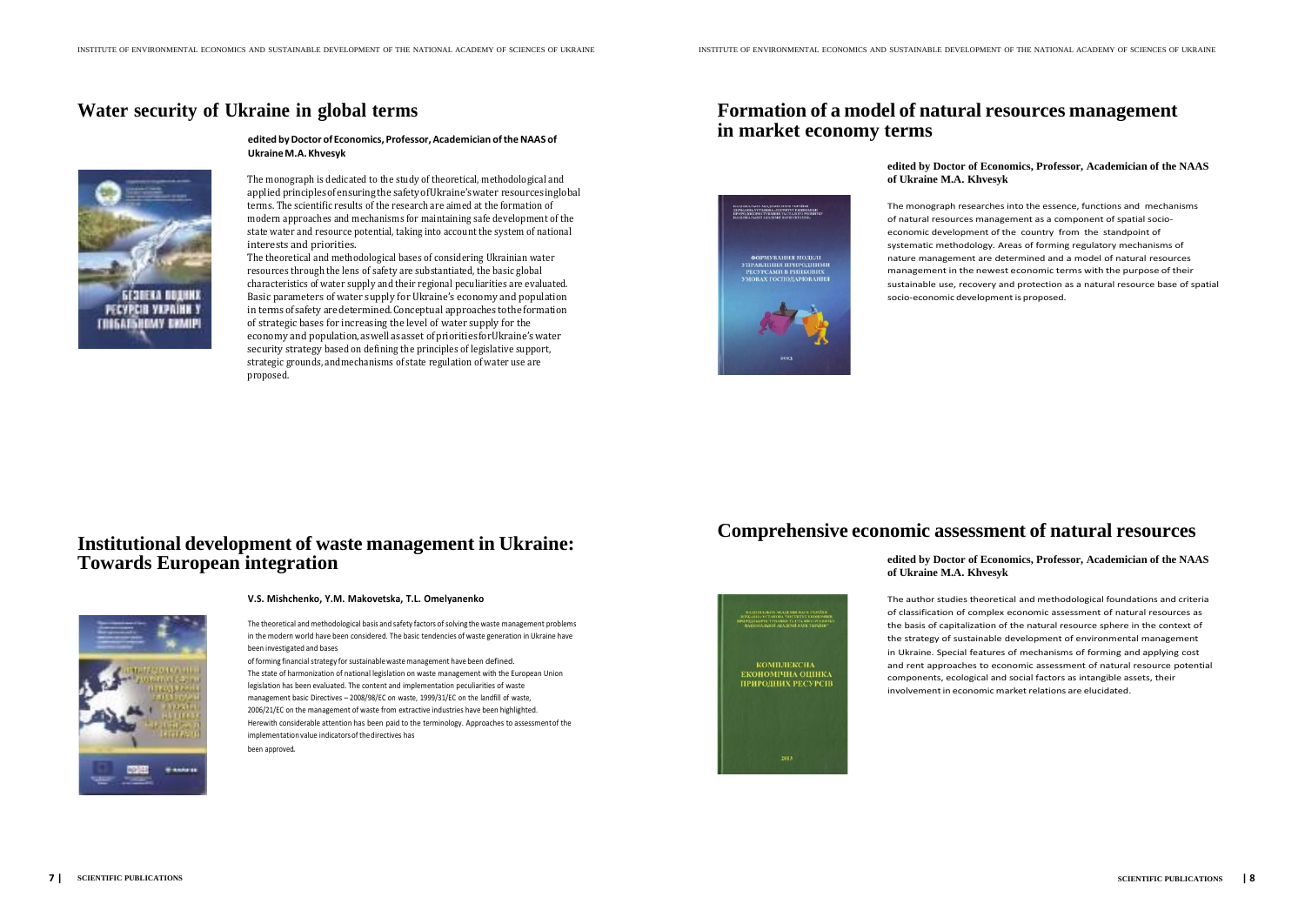## <span id="page-5-0"></span>**Systematic aspects of natural resources capitalization Capitalization of natural resources**



**edited by Doctor of Economics, Professor, Academician of the NAAS of Ukraine M.A. Khvesyk**

## **edited by Doctor of Economics, Professor, Academician of the NAAS of Ukraine M.A. Khvesyk**

The paper elucidates a modern view on the formation of conditions of economically justified maintenance of natural resources self-regeneration in the context of the state sustainable development based on comprehensive scientific research.

Conceptual principles of increasing capitalization of natural resources in order to ensure sustainable development of Ukraine's territorial economic space are elucidated. Particular attention is paid to the problem of determining reserves for self-development of the natural component of ecological systems related to the so-called profitable approach to natural resources.

## **State and prospects of capitalization of regional land resources in the context of sustainable development of Ukraine: monograph**



**Ibatullin Sh.I., Khvesyk M.A., Dorosh Y.M.**

The monograph substantiates theoretical and methodological foundations of capitalization of regional land resources on the principles of sustainable development. Provisions of spatial economy for the purpose of improving the system of managing land matters development at the regional level are elaborated.



**КАПІТАЛІЗАЦІЯ ПРИРОДНИХ РЕСУРСІВ** 

## **Formation of rent relationsin the water economy of Ukraine**

# **edited by Doctor of Economics, Professor, Academician of the NAAS**

**of Ukraine M.A. Khvesyk**

The monograph deepens theoretical and methodological foundations of forming rent relations in the water economy of Ukraine. New approach is applied to consider the economic nature of water rent. Methodological approaches to determining the value of rental income in various segments of the water use sector are updated, and an impact of integration processes on the system of legal regulation of rent relations is studied. A comprehensive assessment of the sources of rental income generation in the use of water resources in selected sectors of the national economy is carried out. Strategic areas of transforming Ukraine's water management system based on the model of rent relations formation are substantiated. The institutional basis for transforming the water management system based on the application of public-private partnership agreements is developed, in particular, areas for improving institutional support to the lease and concession regime of water use are substantiated. Measures are proposed to expand the range of forms and sources of investment support for water use in the context of deepening institutional transformations in the water management complex by improving the rent bases for the formation of financial funds for an expanded regeneration of water resources and modernization of water management and water protection infrastructure.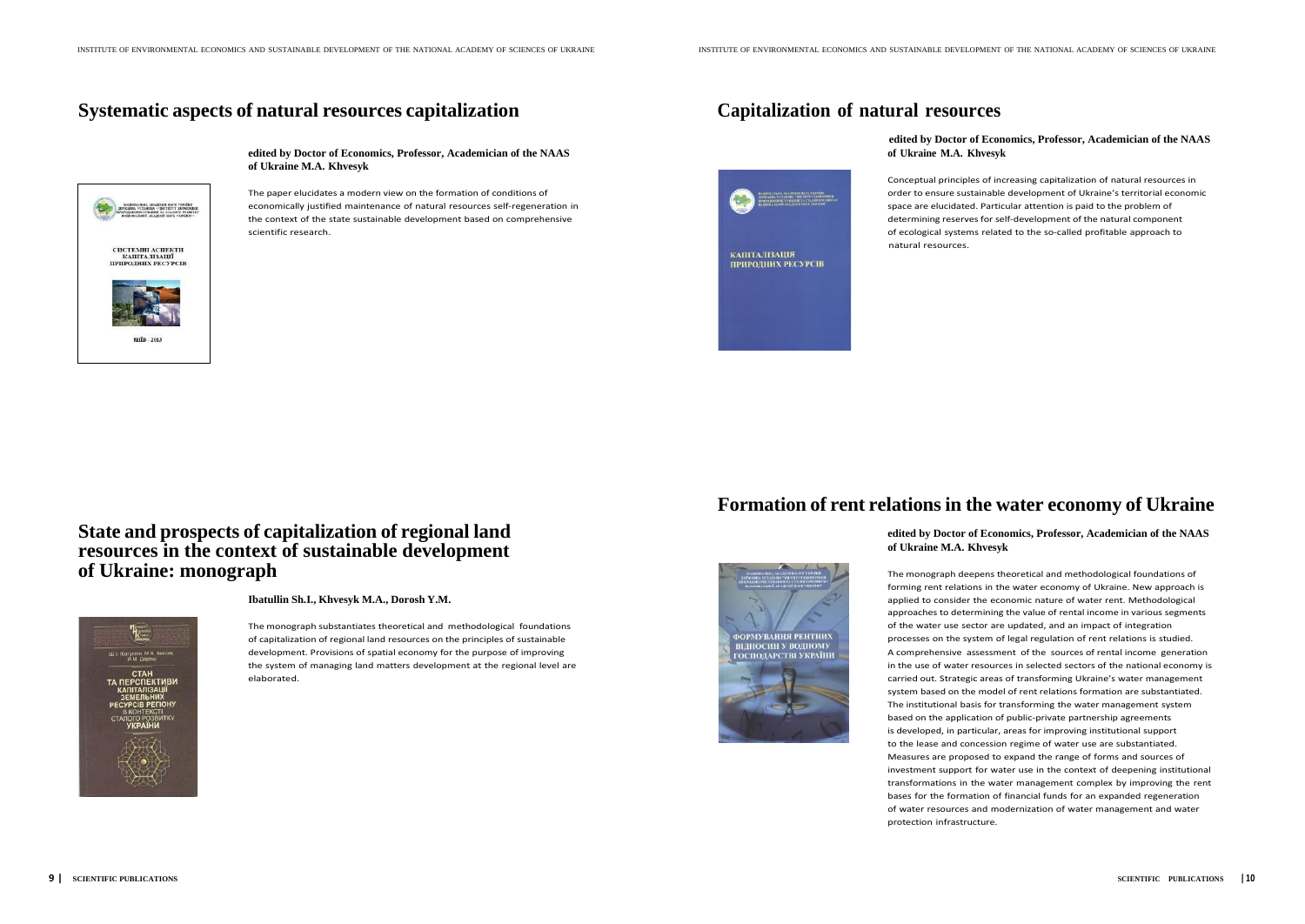## <span id="page-6-0"></span>**Socio-economic potential of sustainable development of Ukraine and its regions: national report**

СОШАЛЬНО-ЕКОНОМІЧНИЙ ПОТЕНЦІАЛ СТАЛОГО РОЗВИТК УКРАЇНИ ТА ЇЇ РЕГІОНІВ

.<br>Настана лоповеть

**edited by Academician of the NAS of Ukraine E.M. Libanova, Academician of the NAAS of Ukraine M.A. Khvesyk**

The current state, tendencies and problems of restoring socio-economic potential of sustainable development of Ukraine and its regions are studied. The methodology of forming the system of efficiency indicators of regional socio-economic development is proposed and a systematic and comprehensive assessment of socio-economic potential of sustainable development of Ukraine is carried out. Considerable attention is paid to conceptual, scientific and methodological approaches to assess the social potential of the state and its regions, the prospects of modernizing social infrastructure and the formation and use of territorial migration systems. Basic imperatives and strategic areas of rationalizing all spheres of resource use are determined based on energy security assessment of national economy development, improvement of land management system as the main determinant of effective use of territorial basis of sustainable development of regional economic complexes, formation of a model for implementing rent relations into the water use management and the system of investment support for the water use sector, priority transformation of forest management system. Methodological principles of capitalization of the natural resource component of the socio-economic potential of sustainable development and prerequisites for an institutional development of the waste management and resource recovery area in the context of strengthening the European integration vector of Ukraine's development are elucidated.

> The monograph determines the value of the country's natural wealth in terms of innovative methodology. It offers a comprehensive economic assessment based on the use of systematic views on the formation of natural resource capital of Ukraine and ensuring an effective spatial and sectoral distribution of its income. Recommendations on applying the results of economic assessment of natural resources in terms of strengthening the national economic system are given. In particular, substantive features and structure of organizational, economic and institutional mechanisms for implementing a comprehensive economic assessment of the natural wealth of the territories in the process of ensuring a balanced use of nature and effective management of sustainable development of the state are explicated.

## **Economic aspects of natural resource management and ensuring sustainable development under power decentralization in Ukraine**



**ЕКОНОМІЧНА ОЦІНКА ПРИРОДНОГО БАГАТСТВ/ УКРАЇНИ** 

The concept and essence of power decentralization and subsidiary in the provision of public services are studied. Economic aspects of natural resource management under decentralization as necessary factors for realizing people's social rights at the local level are substantiated. Ways of strengthening the local self-government institute and empowering territorial communities and regions, developing the financial system through improving tax and budget legislation in the field of nature management are proposed.

## **Ecological modernization in the system of natural, technogenic and ecological safety**



#### **Stepanenko A.V., Obykhod H.O., Omelchenko A.A., et al.**

The monograph covers scientific foundations of ecological modernization in the context of ecological and technogenic safety, elucidates its forms and features in the economy and in social terms. Ecological modernization assessment and its quantitative parameters in the regions of Ukraine are carried out. Considerable attention is paid to an ecological modernization of the protection and use of atmospheric air, water resources and waste. Strategic goals, objectives and principles of the state policy on ecological modernization of environmental protection are determined, strategic areas of increasing the efficiency of ecological modernization and mechanisms of implementing measures for modernizing the environmental protection system are elaborated. International cooperation and financial support for the implementation of the state environmental protection policy of explicated.

## **Economic assessment of Ukraine's natural wealth**

## **edited by Academician of the NAS of Ukraine S.I Pyrozhkov, Academician of the NAAS of Ukraine M.A. Khvesyk**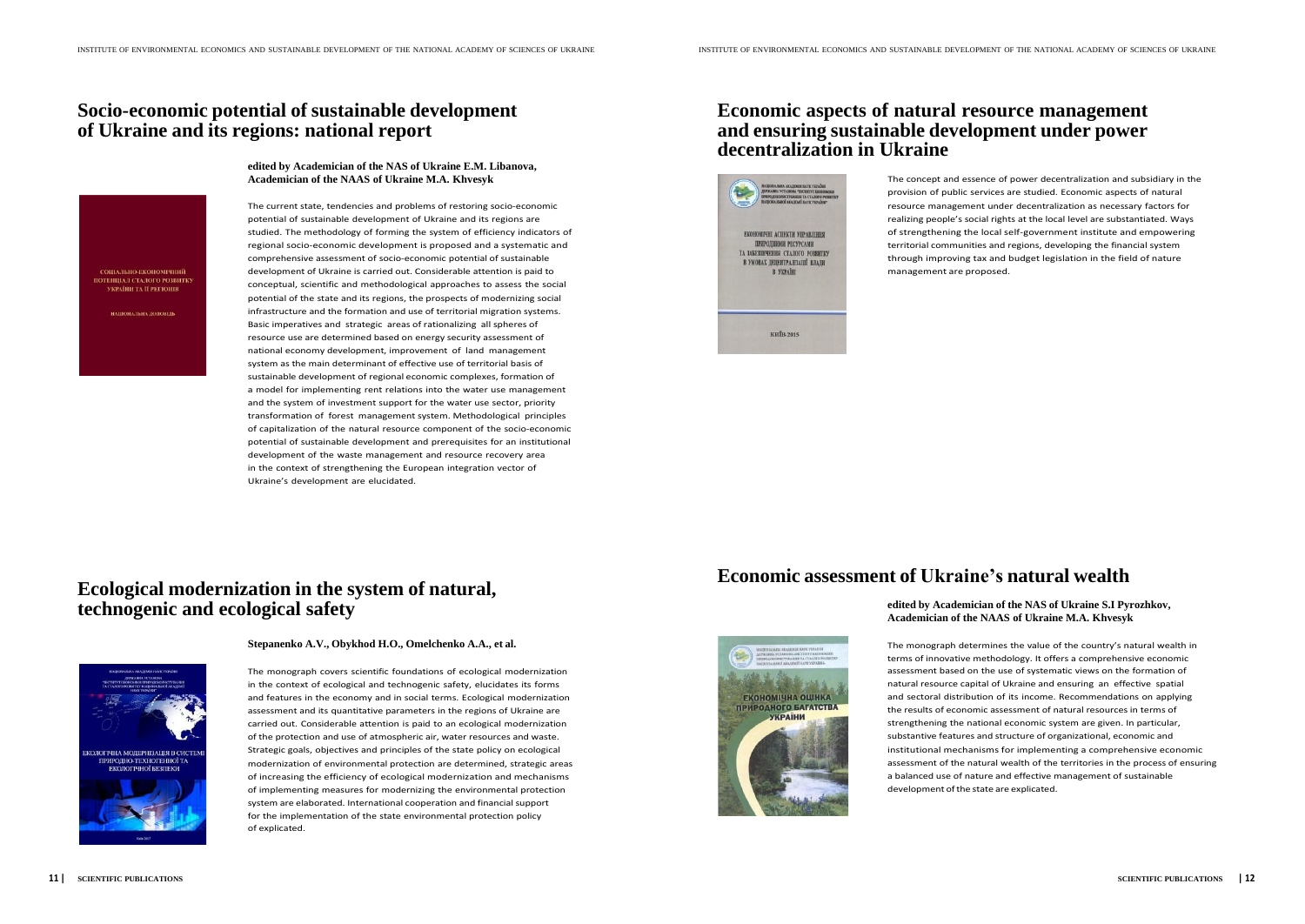## <span id="page-7-0"></span>**Ukraine's National Sustainable Development Paradigm – Second edition, revised and supplemented**

## **Financial-economic mechanism of management of territorial natural-economic complexes**

**edited by Academician of the NAS of Ukraine, Doctor of Technical Sciences, Honored Scientist and Engineer of Ukraine B. Paton**



**edited by Doctor of Economics, Professor, Academician of the NAAS**

# **of Ukraine M.A. Khvesyk**



Prerequisites and components of a sustainable development model are formed, taking into account natural resource constraints and exacerbation of environmental and social contradictions. The expediency of implementing best foreign practices of environmental policy and rational environmental management into the national practice of regulating environmental activities is substantiated. An approach to using natural resource potential on the principles of sustainability and introducing sustainable development principles in the social sphere is proposed; mechanisms for ensuring natural-technogenic and environmental safety, as well as tools for investment support for sustainable development are elaborated. Prospective areas of transition of the national economy to a sustainable development model by implementing innovative dominants of socio-economic uplift, providing sustainable nature management, solving social problems and ensuring natural-technogenic and ecological safety are grounded. An innovative approach to the modelling of sustainable development trajectory based on systemic restructuring of territorial natural and economic complexes is proposed.

The paper researches into the development of scientifically grounded approaches to the formation of financial-economic mechanism for project management of territorial natural-economic complexes based on rational use of available natural assets. It provides the directions for ensuring the improvement of the environment of the population of the territories through intensification of processes of natural capital self-regeneration and sustainability of territorial economic systems.

## **Rent principles of modernization of water management complex of Ukraine**

## **Water resources as part of Ukraine's natural wealth**



## **edited by Doctor of Economics, Professor, Academician of the NAAS of Ukraine M.A. Khvesyk**

Cost characteristics of Ukraine's water resources are considered in terms of natural wealth. Theoretical and methodological foundations of the concept of their economic assessment are determined. Basic fundamental positions are formed, which must be taken into account when conducting an aggregate economic assessment of the water component of the country's natural wealth. The cost indicators of the latter are studied at the state, regional and industrial levels. It is determined that water resources can generate high cost, which will contribute to their involvement in economic processes. This, in turn, intensifies implementation of investment projects and the use of innovative tools (rent, eco-services, capitalization, etc.) based on the cost characteristics of this type of resources. Basic approaches to increase the efficiency of using the water component of natural wealth in accordance with its economic assessment are formed. Innovative areas of introducing cost characteristics of water resources in water management practice are proposed.

## **edited by Doctor of Economics, Professor, Academician of the NAAS of Ukraine M.A. Khvesyk**

The monograph deepens the theoretical and methodological foundations of modernization of the water management complex of Ukraine, in particular regarding the formulation of principles, determination of stages, choice of forms and methods of institutional and innovation-technological

modernization of its main segments.

It structures the principles of diversification of investment support sources of water use, which, unlike the existing one, take into account the sectoral features of economic water resource development, compliance with the requirements of integrated management of natural resources and the contradictions of institutional changes in the water management complex of Ukraine. Basic vectors of the positioning of local communities in the context of generation and distribution of water resource rent are identified. Attention is drawn to the active scenario, which suggests that local territorial communities can promote the formation of local benefits. These benefits constitute a certain field of opportunities mobilizing economic agents of the water use sphere, which will increase the capitalization of water facilities.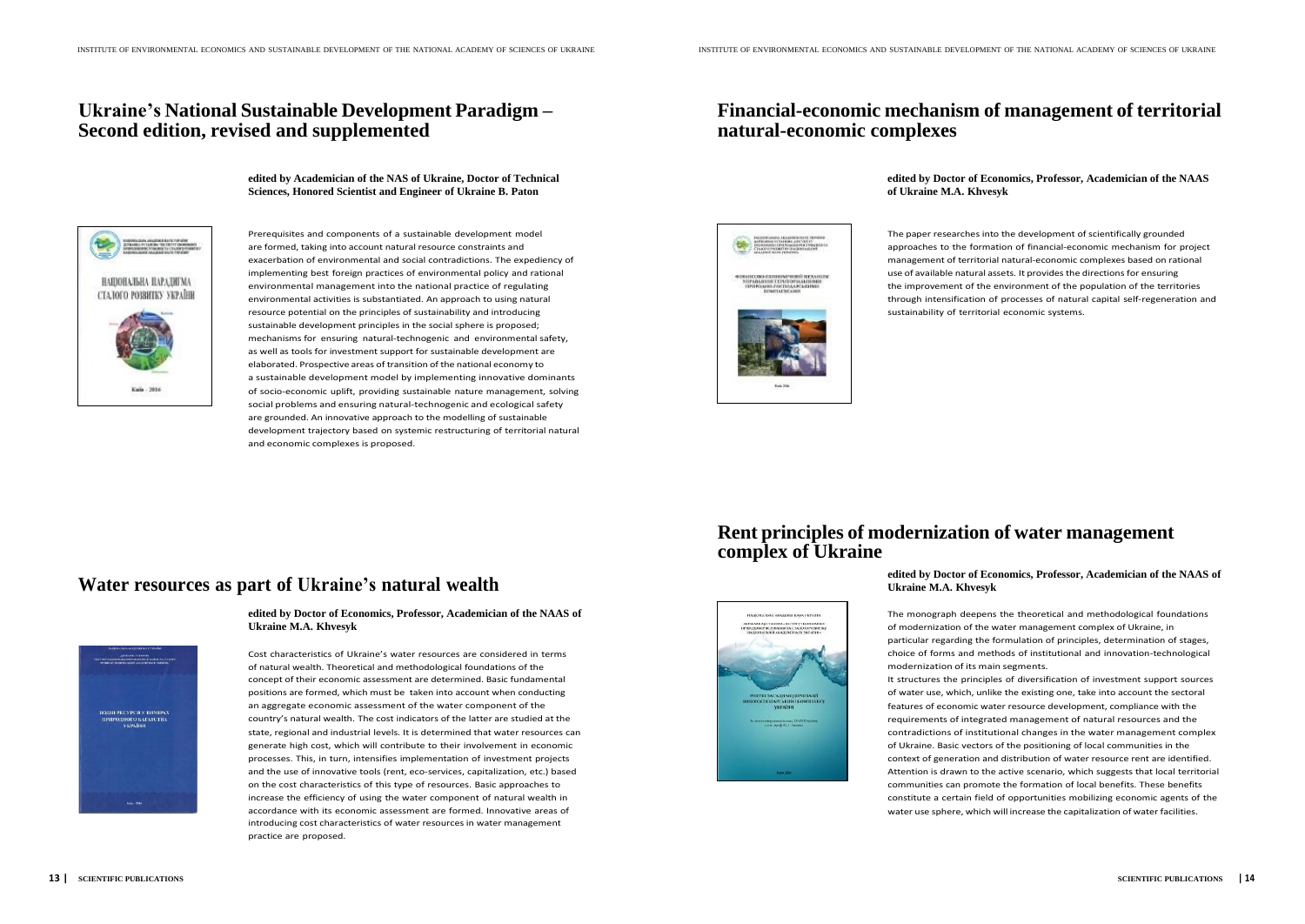The paper elucidates scientific foundations and theoretical aspects of ecological modernization in the system of atmospheric air protection; it analyses the dynamics and component composition of pollutants and air quality. The authors analyse and assess the environmental safety of the air and its ecological risks. Much attention is devoted to ecological modernization in the air protection system, in particular to the introduction of measures to improve technological processes; an integrated assessment of the level of ecological modernization of air protection is developed. The authors substantiate the directions of strategic management of ecological modernization in the atmospheric air protection system and quality assurance. The strategic goals and principles of the state policy in this area are defined, the tasks of ecological monitoring of the air condition and quality are substantiated, the plan «Heat» and the concept of the program of atmospheric air protection in cities are proposed, the strategic directions for increasing the efficiency of ecological modernization and mechanisms of its implementation are developed.

## <span id="page-8-0"></span>**Ecological modernization in the system of atmospheric air protection in the regions of Ukraine**

**Stepanenko А.V., Obykhod H.O., Omelchenko A.A. et al.**



## **Formation of a system of mechanisms of management of natural resources in the context of European integration processes**

## **Socio-economic potential for sustainable development of Ukraine and its regions: vectors of real progress: national report**



**edited by Academician of the NAS of Ukraine E.M. Libanova, Academician of the NAS of Ukraine M.A. Khvesyk**

ofnatural resources. directives on environmental protection.

The report studies the socio-economic potential of sustainable development of Ukraine and its regions in the context of real progress. It highlights the problems of creation of cascading forms of organization of operational interaction of regional socio-economic systems. The financial-economic mechanism for management of territorial natural-economic complexes and rent principles of modernization of the water industry of Ukraine are offered. It analyses the role of social resources under decentralization and ways of overcoming the asymmetry of functioning of the business sector as a component of sustainable development of the domestic economy. Mechanisms of the state regulation of industry restructuring are developed. Methodological foundations and directions of reforming the administrative and territorial structure of Ukraine are formulated. The legal principles of regionalization of the state economic management are outlined.



**edited by Doctor of Economics, Professor, Academician of the NAAS of**

# **Ukraine M.A. Khvesyk**

The paper studies the key aspects of development of the methodology of natural resources management in Ukraine, taking into account the European integration- related factors. In particular, it elucidates the substantive features of the algorithm for implementing the innovative concept of decentralization of the relevant management system. Attention is focused on identifying ways of reformatting the structure of financial and organizational-economic mechanisms for managing natural resources to maximize a positive effect. Due attention is also given to institutional and regulatory support for the transformation of the natural capital management system.

## **Environmental Economics: A Glossary of Basic Terms**

**edited by Doctor of Economics, Professor, Academician of the NAAS of**

# **Ukraine M.A. Khvesyk**

Glossary provides basic concepts of the main phenomena and processes related to environmental economics. Its distinguishing feature is a comprehensive focus that takes into account the fundamental elements

It draws attention to the possibilities of using and introducing new tools for regulating economic relations in the field of natural resources. Among these tools are capitalization, corporatization and securitization, which have long existed in many countries while in Ukraine they are just being implemented. The Glossary attributes considerable importance to European practices in interpreting the basic concepts. In particular, it presents EU sectoral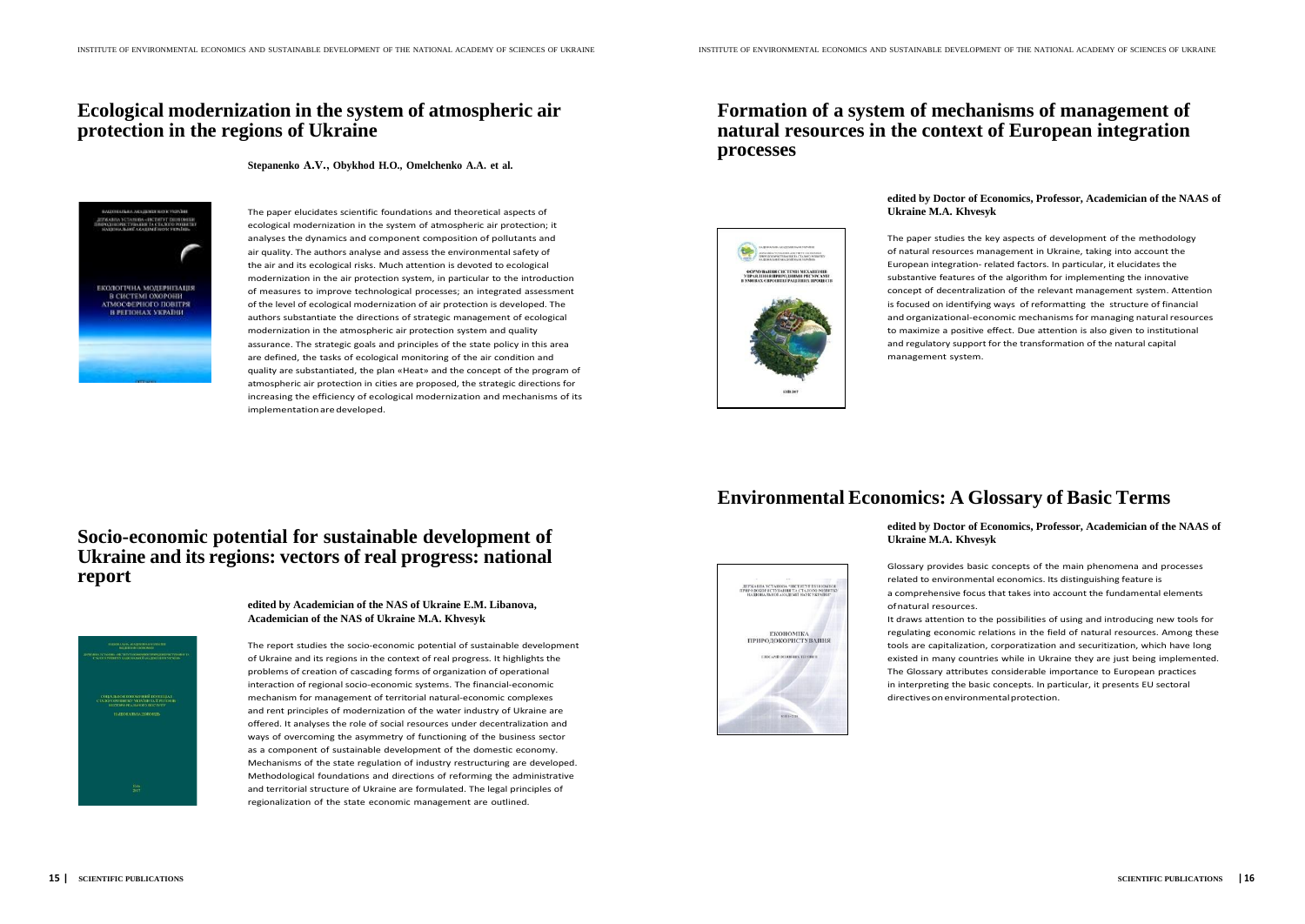## <span id="page-9-0"></span>**Natural resources in financial-economic support of the development of a united territorial community**



## **Integrated Water Resources Management in Ukraine**

# 

**(recommendations for local leaders and UTC heads)**

The recommendations explain the main aspects of formation of a modern financial and economic mechanism of capitalization of natural resources of a united territorial community under economy management decentralization. The essential features and basic approaches to their capitalization are considered and the algorithm of this process is proposed. The financial-economic levers and tools for capitalization of natural resources and their transformation into full-fledged assets at the municipal level are identified. Possibilities of using the modern financial-economic components of the above mechanism in the united territorial communities are analysed. These components include fiscal and divestment tools, concession agreements, joint project financing, etc.

The monograph proposes a paradigmatic concept of the integrated water resources management based on the modern institutionalism theory and ecosystem approach. An identification matrix of water use patterns is developed, taking into account the projected water resource needs of the national economy in the face of climate change and transformation of social relations; a conical adaptive model of the integrated water resources management is proposed, within which a hierarchical structure of the state's support priorities for the projects aimed at developing territorial water management complex is designed.

## **edited by Doctor of Economics, Professor, Academician of the NAAS of Ukraine M.A. Khvesyk**

## **Environmental and natural-technogenic safety of Ukraine in terms of the Fourth Industrial Revolution**



**Khvesyk M.A., Stepanenko A.V., Obykhod H.O., Kutsenko V.I., Omelchenko A.A. et al.**

The monograph elucidates theoretical and methodological aspects of environmental and technogenic safety in the context of economic transformations in Ukraine.

The authors explain the integration of environmental and economic policy as a global problem in the discourse of environmental safety, as well as innovation and investment transformations of economic development in the global economy. They assess the impact of economic transformations on environmental and natural-technogenic safety, investigate the development of convergent industries in Ukraine to address environmental safety, and propose the introduction of an adaptive mechanism for managing the greening of innovative activity and the institutionalization of the state regulation of sustainable socio-economic development. They consider the economy transformations as a way to increase the level of environmental safety. The authors identify the tendencies and directions of formation and development of social threats and dangers in the conditions of economic transformations. They analyse and assess social security levels in Ukraine and its regions. The conceptual bases of waste management in the context of the fourth industrial revolution are presented, the possibilities of integration of its achievements in the waste management area and the conditions of formation and implementation of the circular economy policy in Ukraine are assessed.

## **Public-private forms of ensuring sustainable spatial development of Ukraine**

# **edited by Doctor of Economics, Professor, Academician of the NAAS of**

**Ukraine M.A. Khvesyk**



The paper highlights the key provisions of an innovative concept of a sustainable institutional environmental economics, which is integrated into the global economic system and based on wide cooperation between public authorities and business in the interests of the community. Modern European formats of public-private relations are considered as a tool for effectively addressing territorial economic problems, ensuring sustainable spatial development of the country and its regions. The directions of implementing the innovative forms of public-private partnership in the system of natural resources management of Ukraine are identified; the roadmap and other institutional support materials of this process are developed.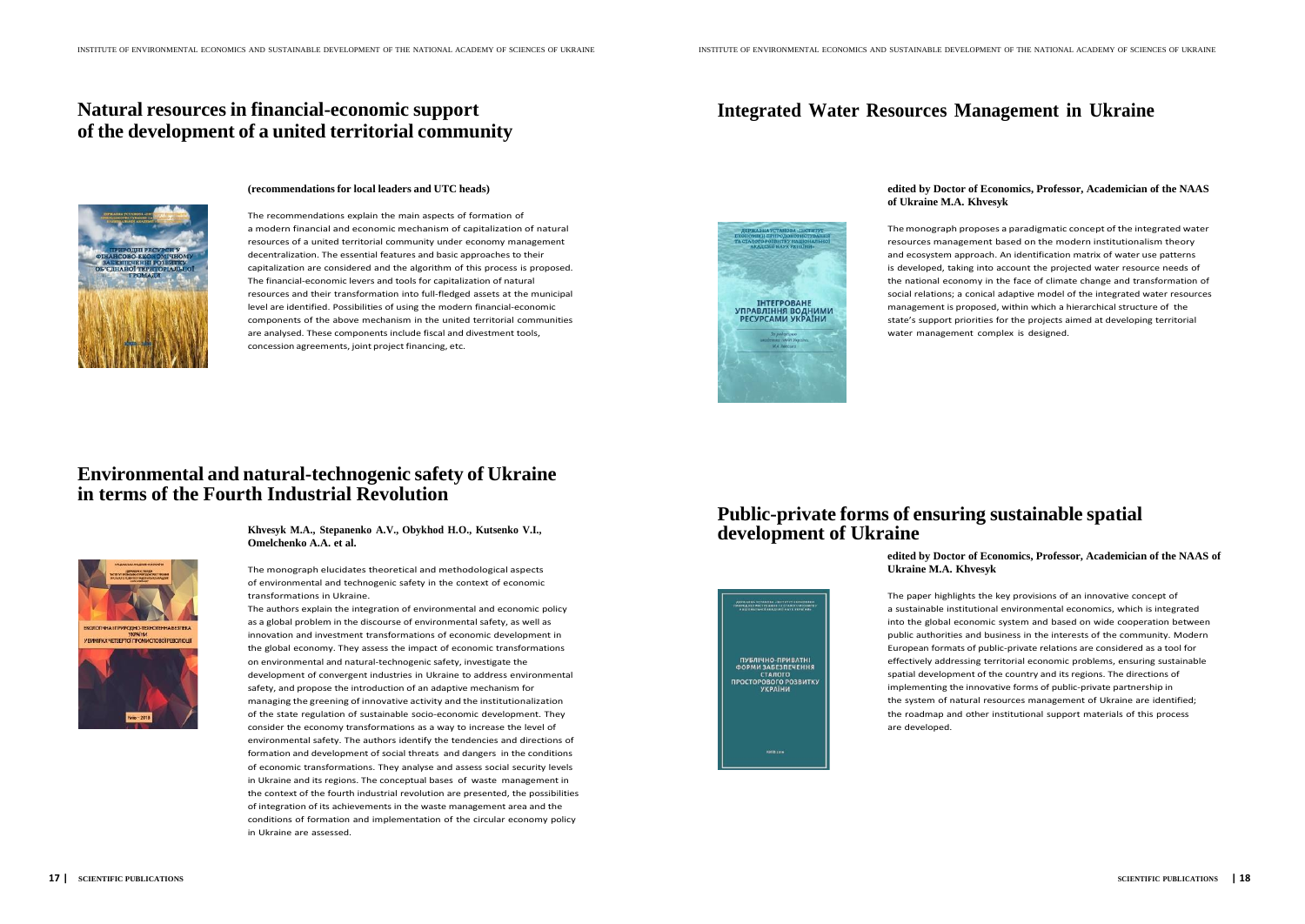The report outlines the key problems of the trajectory of a sustainable development of Ukraine up to 2030. Theoretical and methodological foundations of financial and economic regulation of nature management under conditions of deepened institutional transformations are developed. The report studies the formation of a model of integrated water resources management. Theoretical-methodological and scientific-methodological foundations of the use of social and labor potential as factors of economic growth are proposed. The report provides theoretical substantiation of the sustainable development of the Ukrainian industry through its innovative and technological modernization. It explains the mechanisms of an efficient use of technological entrepreneurship potential for developing the domestic market of innovative goods. Strategic imperatives and directions for the modernization of regional policy in the context of forming a model of sustainable endogenous growth are further developed. The report studies environmental activities and features of ecological and economic development of mountain areas. It substantiates the legal and institutional support of the state's socio-economic and environmental policy on the principles of sustainable development.

## <span id="page-10-0"></span>**Trajectory of sustainable development of Ukraine up to 2030: a national report**





## **Environmental Economics: Development Vectors**



**Doctor of Economics, Professor, Academician of the NAAS of Ukraine Khvesyk M.A.**

Indicators are determined and basic characteristics of the use of regulatory means are investigated (by calculating the concentration factor of activity of the financial-economic regulation, by assessing the system of real and potential rent indicators, investment profiles and directions of investment support for the modernization of the environmental management sphere, financial and economic parameters of intensification of the instrument of ecosystem services). They demonstrate the need for their transformation and the introduction of new regulatory instruments that can create the large financial flows to budgets. The foundations and principles of the financial-economic regulation in the conditions of post-industrial economy under the influence of exogenous and endogenous factors of different genesis are developed, resulting in more active use of the potential of regulatory instruments. A logistic model of the environmental management system is formed, taking into account the requirements of integration, i.e. iterative and functional approaches, object orientation and the possibility of combining natural resources.

For the first time, after years of research, the author and scientists of Public Institution «Institute of Environmental Economics and Sustainable Development of the National Academy of Sciences of Ukraine» present new findings on extremely urgent problems of the environmental economics and sustainable development in a comprehensive and systematic manner. They formulate the basic imperatives and strategic directions of rationalization of all spheres of natural resource use through the innovationinvestment model. The author explains methodological foundations of capitalization of the natural resource component of socio-economic potential of sustainable development and institutional support to the nature management sphere; natural-technogenic and ecological safety; waste management and resource recovery under power decentralization and strengthening of the European integration vector. The author proposes a financial-economic mechanism of management of territorial naturaleconomic complexes and rent bases of modernization of the naturalresource sphere.

The value of the country's natural wealth based on the innovative methodology was determined for the first time. The author explains the substantive features and structure of organizational, economic and institutional mechanisms for implementing his integrated economic assessment into the process of environmentally balanced use of natural resources and effective management of sustainable development of the state. The author outlines the features of the application of public-private partnership in the nature management area and the basic principles of the implementation of this model at the regional and local levels.



## **Financial-economic principles of environmental**

**management**

## **edited by Doctor of Economics, Professor, Academician of the NAAS of Ukraine M.A. Khvesyk**

The financial and economic principles of the regulation of the environmental management under decentralization are developed. They envisage strengthening of its interaction with economic cycles, involvement of natural resources into a zone of market influence and acquisition of market asset attributes with the possibilities of forming systemic effects (capitalization of natural resources, their active use by private companies, the probability of payments for the use of resources, investing in natural resources,etc.).

## **Socioecological imperatives for the development of rural territorial communities**

#### **Khvesyk M.A., Ilyina M.V., Shpylyova Yu. B.**

**MERAMBA YCTABOBA «BICTHEFT EKOHOMIKI)**<br>FIIPOJOKOFBETYRAHIM TA CTAJOFO FOMBETK

The authors investigate ecological and social imperatives for direct and indirect regulation of relations in society and its sustainability. They identify the impact of socio-ecological imperatives on the development of rural territories, which takes into account the criterion assessment of their implementation, calculation of the dynamics of individual indicators, dynamic series of integral indices, macroeconomic modelling, etc. The authors substantiate that the implementation of the imperatives at the level of territorial communities is possible only after the unification process is completed and they achieve financial capability, which requires management changes. These changes involve providing the proper powers and independence in decision-making to the communities, setting out a territorial development strategy, and a certain level of social and environmental responsibility. It is emphasized that a community with an adequate level of well-being and an effective management system is capable of conducting strategic planning and justification of the priorities for further development of the territory. All this helps the communities' initiative groups to realize the need to implement social and environmental imperatives and motivates them to do so.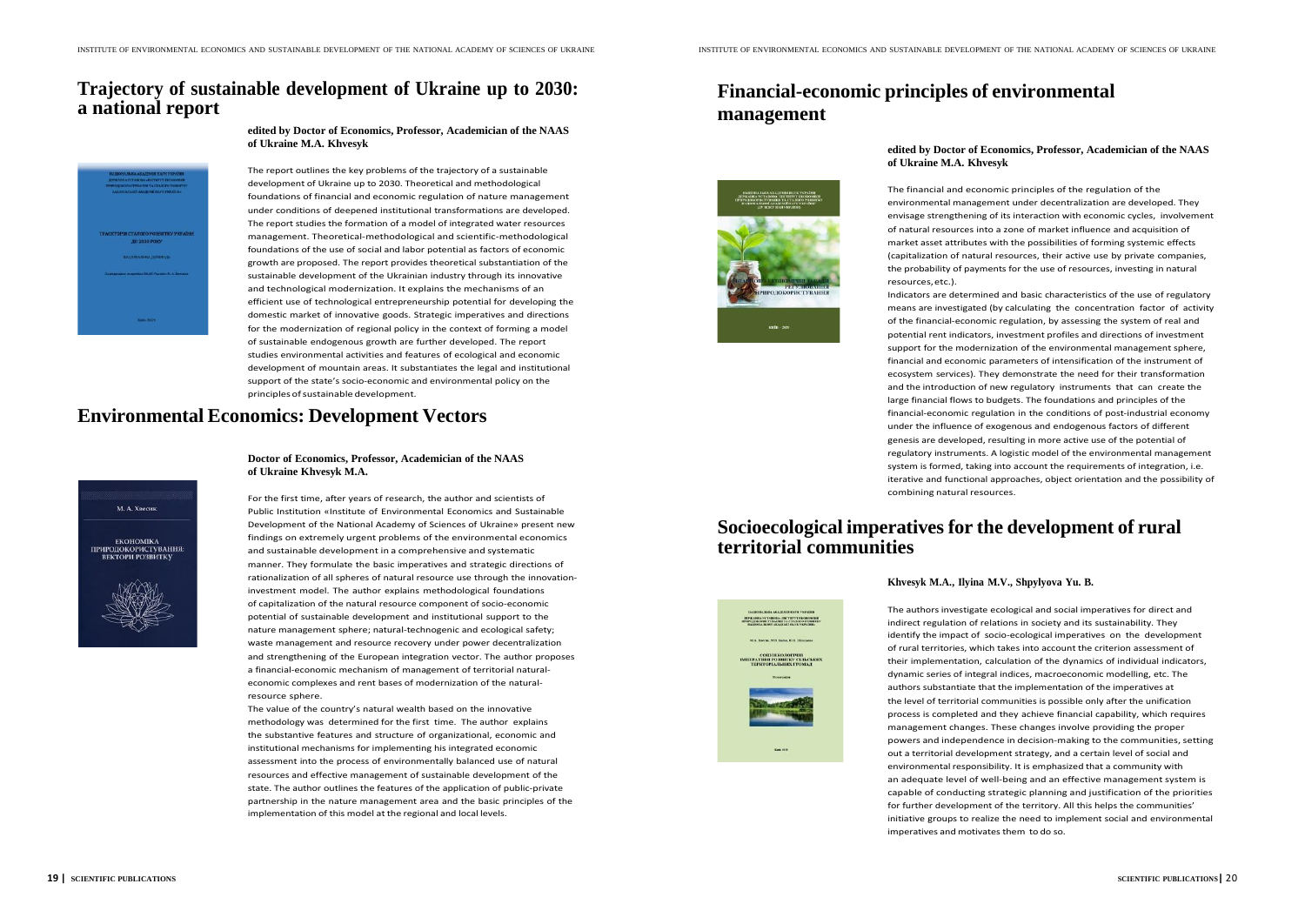## <span id="page-11-0"></span>**Ecosystem principles for assessing environmental pollution losses**

## **Ecological safety of urban-rural agglomerationsin the formative context of the natural resource market**



**Kolmakova V.M., Veklych O.O., Kobzar O.M., et al.**

For the first time in Ukraine, scientific bases of the assessment of losses from environmental pollution are substantiated using an ecosystem approach. The authors investigate methodological, organizationaleconomic and practical aspects of the formation of innovative mechanisms for assessing losses caused by the deterioration of ecosystem services in public administration and local self-government. These mechanisms meet the requirements of the European regulatory framework. The authors explain the substantive features of the environmental compensation mechanism as a holistic structure and, in particular, the mechanisms of compensation for losses caused by the deterioration/destruction of ecosystem services, pollution of aquatic ecosystems and waste pollution. They present the findings of the study of the ecosystem assessment of losses caused by unsustainable use and pollution of local natural resources, including the formation of an appropriate compensation mechanism. The authors develop their proposals for improving the national institutional and regulatory framework of the assessment of losses from environmental pollution based on the ecosystem approach and foreign experience in implementing thisapproach.



## **Establishing a spatial management system for natural resource assets**



**edited by Academician of the NAAS of Ukraine M.A. Khvesyk**

The monograph reflects theoretical and methodological provisions and applied aspects of the formation in Ukraine of an innovative spatial system for the management of natural-resource assets of the territorial business ecosystem on the principles of a polysubjective system. This work examines the concept, categorical field and dominance of the spatial management of natural resources. It describes the target functions of the spatial management system assets and the algorithm for its formation from the perspective of the platform economy as well. A spatial model for the management of natural-resource assets of Ukraine is proposed, its structural-functional components and mechanisms are disclosed, as well as an algorithm for its implementation in the national economy. Furthermore, it can be successfully used by scientists, managers, representatives of business and social organizations, anyone interested in natural resource economics and sustainable development.

#### **Khvesyk M.A, Obykhod H. O., Stepanenko A.V. et al**

The monograph highlights the conceptual basis for achieving ecological-economic security of the agglomeration space of the urban-rural type. The essential features of its social, environmental and economic security have been identified, as well as the processes of its transformation. First of all, this work is devoted to the formation of the market of natural resource assets in the context of the development of urban-rural space of agglomerations. Hence, a lot of work was done, such as factorization of the urban-rural area production structure. Secondly, recommendations on ecological safety of agglomerations within the framework of formation of the market of natural resource assets are developed, namely, strategic priorities of ecological and natural-technogenic safety are defined, structuraldynamic shifts of the process of guarantee of socio-ecological-economic safety in the context of the creation of innovation-technological base of sustainable agglomeration development are substantiated. urban-rural type. Also, he mechanisms of organizing the market of natural resource assets of such agglomeration formations are given.

To sum up, this paper can be convenient for professionals interested in environmental safety or mechanisms for achieving sustainable development, transformation and modernization processes, along with high school teachers, graduate students, students.

## **Formation of an interaction platform between natural resource and market cycles of development**

# **edited by Doctor of Economics, Professor, Academician of the NAAS of**

**Ukraine M.A. Khvesyk**

The monograph develops the principles of forming a platform for systemic interactions of natural resources and market development cycles. Scientists establish an algorithm for integrating natural resources into the market environment, which involves the passage of natural resource stages with a change in their positions and the formation of market asset features. Besides, the functioning of platform markets is investigated. A comparative analysis of features of a natural resource and its formations in the market conditions is carried out. Ways to strengthen the potential for integration of natural resources into the market area of influence have been identified. The institutional bases of functioning of the platform of system interactions are formed. The system of tools and measures of the innovative direction of interaction platform development is examined. Furthermore, in order to improve the functioning of the platforms foreign experience was implemented.